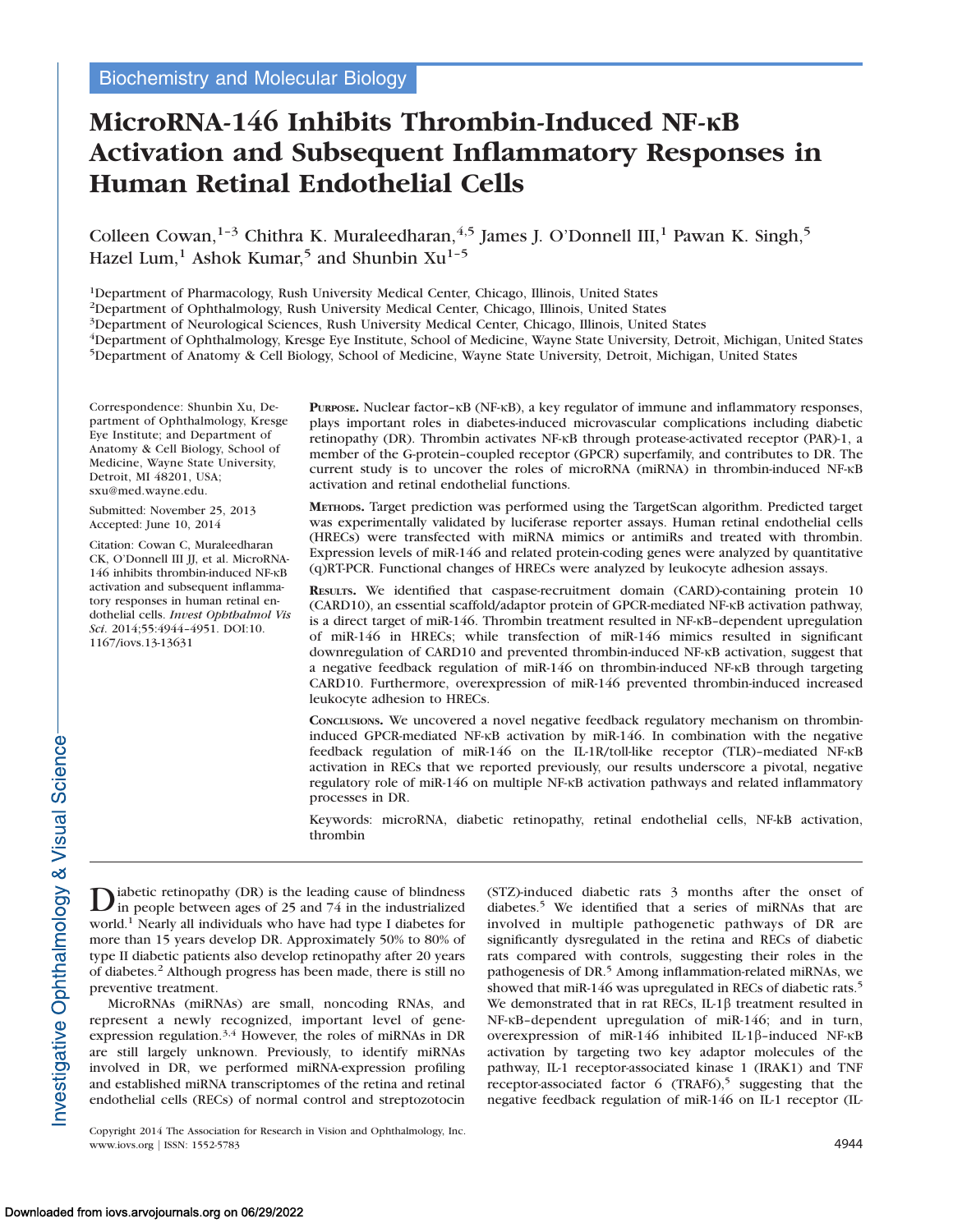1R)/toll-like receptor (TLR)-mediated NF- $\kappa$ B activation<sup>6</sup> is active in RECs and may constitute an endogenous protective mechanism limiting IL-1R/TLR-mediated NF-KB activation.

Nuclear factor- $\kappa$ B is a master regulator of many genes involved in inflammatory and immune responses, cellular proliferation, and apoptosis.<sup>7-9</sup> Nuclear factor- $\kappa$ B is activated in the retina as early as 2 months after the onset of diabetes.<sup>10</sup> Diabetes-induced activation of NF-KB contributes to the apoptosis of RECs and plays important roles in the pathogenesis of DR.10 Therefore, further study on miR-146 in its regulation on NF-<sub>KB</sub> activation is of great importance to fully uncover its roles in DR.

Many signaling pathways lead to activation of NF-KB, including those mediated by G-protein–coupled receptors (GPCRs).<sup>11</sup> G-protein–coupled receptors have a characteristic seven-transmembrane domain structure. G-protein–coupled receptors are expressed in all organ systems, and transduce diverse extracellular signals.<sup>12</sup> Many GPCR ligands, including thrombin,<sup>13</sup> lysophosphatidic acid (LPA),<sup>14</sup> angiotensin II (Ang II),<sup>15</sup> endothelin-1 (ET-1),<sup>16</sup> platelet-activating factor (PAF),<sup>17</sup> IL- $8<sup>18</sup>$  and stromal cell-derived factor (SCF)<sup>19</sup> activate NF- $\kappa$ B and promote inflammatory responses or angiogenesis.<sup>11</sup> Many of these GPCR ligands have been shown to be increased in the vitreous and the retina of diabetic patients and are suggested to contribute to the pathogenesis of DR.20–25 GPCR engagement with ligands initiates intracellular recruitment of heterotrimeric guanine nucleotide-binding proteins (G-proteins) to the receptors, leads to dissociation into the active GTP-bound Ga and  $G\beta\gamma$  subunits. Some activated G-proteins, including  $G\alpha12$ / 13, Gai and Gaq, induce PKC-involved signal transduction pathways and converge to IkB kinase (IKK) and NF-KB activation.<sup>11</sup> Caspase-recruitment domain (CARD)-containing protein 10 (CARD10) forms complex with B-cell lymphoma 10 (Bcl10) and mucosa-associated lymphoid tissue lymphoma translocation protein 1 (MALT1), the CARD10-Bcl10-MALT1 signalosome, which transduces GPCR-mediated NF-KB activation between PKC and IKK and NF- $\kappa$ B activation.<sup>26,27</sup>

In search of predicted target genes of miR-146, we identified that CARD10, one of the essential scaffold/adaptor proteins of GPCR-mediated NF-KB activation pathway, is a predicted target of miR-146, suggesting that miR-146 may have a negative feedback regulation on GPCR-mediated NF-KB activation through targeting CARD10. Here we provide experimental evidences to prove this hypothesis.

# **METHODS**

# Cell Culture and Treatments

Human retinal endothelial cells (HRECs; Passage 3–6) and human embryonic kidney (HEK) 293 cells were purchased from Applied Cell Biology Research Institute (Kirkland, WA, USA) and American Type Culture Collection (ATCC), respectively. Human retinal endothelial cells were maintained in EGM2-MV media with 5% of fetal bovine serum (FBS; Lonza, Basel, Switzerland) in flasks coated with attachment factor (Invitrogen, Grand Island, NY, USA). For thrombin treatment, HRECs were serum-starved in EGM2-MV media with 1% FBS overnight, and then treated with thrombin (1 or 5 U/mL; Sigma, St. Louis, MO, USA) for 6 hours, followed by RNA harvesting, leukocyte adhesion, or other assays. When NF-KB specific inhibitor, Bay11-7082, was used, HRECs were incubated with Bay11-7082 (3  $\mu$ M; Sigma) for 30 minutes prior to treatment with thrombin. Human Müller cell line, MIO-M1,<sup>28</sup> is kindly provided by G. Astrid Limb, Institute of Ophthalmology and Moorfields Eye Hospital, London, United Kingdom, and was cultured in Dulbecco's modified Eagle's medium (DMEM) with 10% FBS as described previously.<sup>28</sup>

## miR-146 Mimic and Plasmid Transfection

Human miR-146a and miR-146b mimics (Ambion, Grand Island, NY, USA) were used for overexpression of homo sapiens (hsa)-miR-146. An RNA oligo duplex with scrambled sequences (Ambion) was used as a negative control. miRCURY locked nucleic acid (LNA)-antimiR-146a and LNAantimiR-146b (Exiqon, City, State, Country) were employed for knockdown of hsa-miR-146. A negative control LNAantimiR with scrambled sequence (Exiqon) was used as negative control for knockdown experiments. After overnight serum starvation, HRECs were transfected with miR-146 mimics or LNA-antimiRs or negative-control oligo at a final concentration of 10 nM using Lipofectamine RNAimax (Invitrogen) for 48 hours. When CARD10 expression construct were cotransfected with miR-146a mimics in HRECs, 150 ng of plasmid constructs expressing human CARD10 under a cytomegalovirus (CMV) promoter (Genecopoeia, Rockville, MD, USA) was cotransfected with miR-146a mimics (10 nM) using Lipofectamine 2000 (Invitrogen) as we described previously.<sup>29</sup> All experiments were performed with triplicates under each condition ( $n = 3$ ). Similar results were reproduced in at least three experiments.

# RNA Preparation and Quantitative (q)RT-PCR

Total RNA was prepared using miRVana miRNA isolation kit (Ambion) as described previously.5,29 Quantitative RT-PCR of miRNAs was performed using TaqMan microRNA Assays (Applied Biosystems, Grand Island, NY, USA), with small nuclear RNA U6 as normalization control. Quantitative RT-PCR of mRNAs of was performed using QuantiTect Primer Assays and QuantiFast SYBR Green RT-PCR Kit (Qiagen, Gaithersburg, MD, USA), with 18 s rRNA as normalization control as described previously.<sup>5,29</sup> All experiments were performed with triplicates under each condition.

## Target Luciferase Reporter Assays

Luciferase reporter constructs with wild-type or mutant target sites of miR-146 (160 nM; HmiT008522-MT01, HmiT008522- MT01-01, and HmiT008522-MT01-02; Genecopoeia; [Supplementary Fig. 1A](http://www.iovs.org/content/55/8/4944/suppl/DC1)) were cotransfected with miR-146a mimics or negative-control oligo duplex with scrambled sequences (10 nM; Ambion) into HRECs or HEK cells using Lipofectamine 2000 (Invitrogen) as we described previously.<sup>29</sup> Forty-eight hours after transfection, we harvest the cells and performed luciferase assays using the Luc-Pair miR Luciferase Assay system (Genecopoeia) and a Glomax plate reader (Promega, Madison, WI, USA). Relative luciferase activity was calculated as firefly luciferase activity (FLuc) normalized by Renilla luciferase activity (RLuc). All experiments were performed with triplicates under each condition ( $n = 3$ ). Two tailed t-test was used to determine the statistical significance of differences.

# Antibodies and Western Blot

Human retinal endothelial cells were harvested and sonicated in RIPA buffer with protease inhibitors  $(0.5 \mu M 4-(2-Amin-1))$ ethyl)benzenesulfonyl fluoride hydrochloride [AEBSF]; 0.4 µM Aprotinin, 10  $\mu$ M Leupeptin, 20  $\mu$ M Bestatin, 7.5  $\mu$ M Pepstatin A, and 7.0 μM E-64; Sigma). Western blot was performed using antibodies to human CARD10 (Abcam) and  $\beta$ -actin (Santa Cruz Biotechnology, Santa Cruz, CA, USA).<sup>5</sup>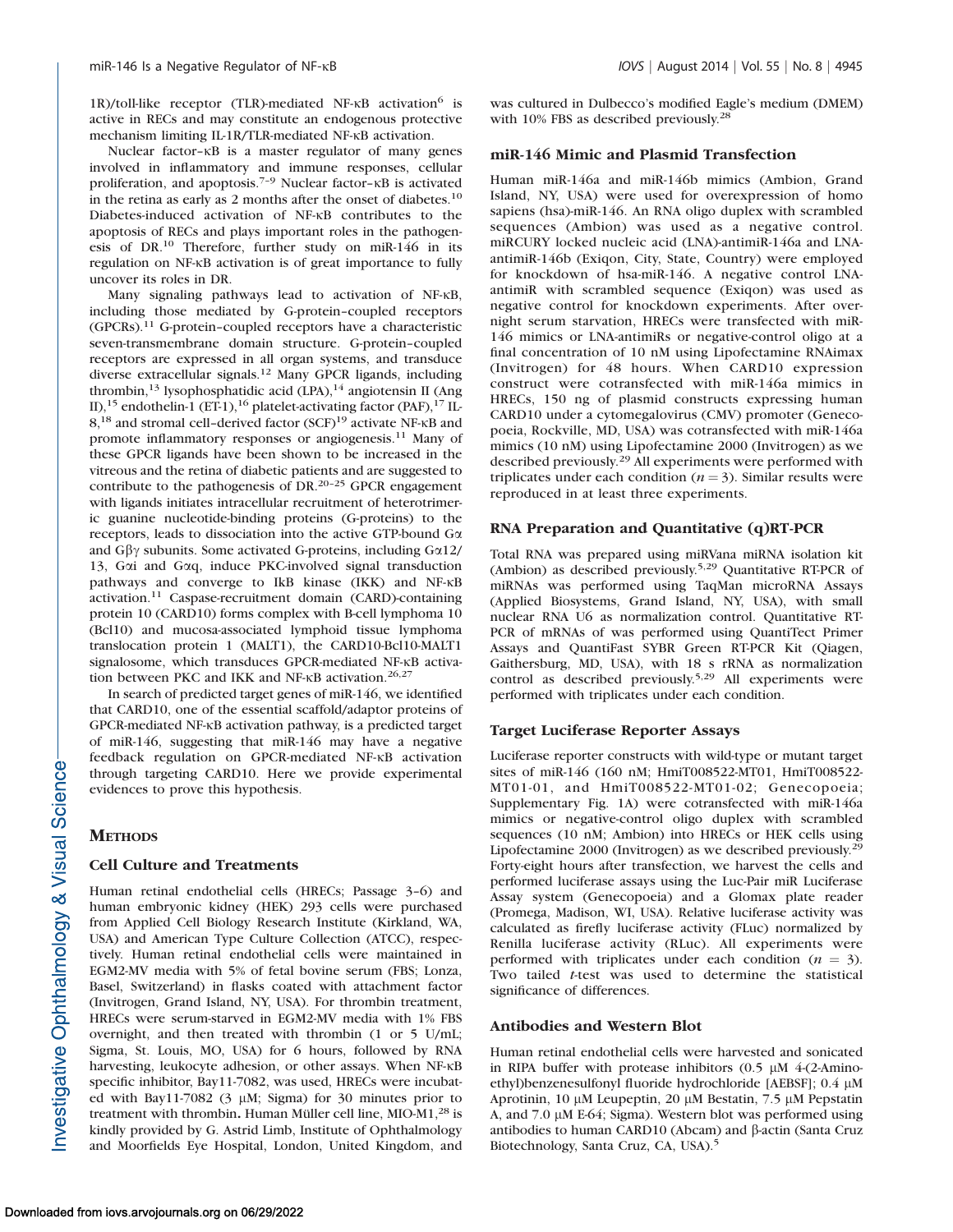

FIGURE 1. MiR-146 targets CARD10. (A) caspase-recruitment domain containing protein 10 is a predicted target of miR-146. Top: diagram of the 3'UTR of human CARD10 (NM\_14550) and locations of predicted target site 1 (blue) and 2 (red) for miR-146. Bottom: sequence alignments of predicted target sites 1 and 2 in the 3'UTRs of human (hsa), rhesus (mml), chimpanzee (ptr), dog (cfa), cow (bta), mouse (mmu), and rat (rno) CARD10 transcripts with human hsa-miR-146a/b. Sequences in green boxes are seed sequences of miR-146a/b and the complementary sequences in the target sites. Data was compiled based on the information from TargetScan (http://TargetScan.org provided in the public domain). (B) Target luciferase reporter assay in HRECs. Wt1 and Wt2, wild type target site 1 and site 2; Mut1 and Mut2, mutated target site 1 and site 2, respectively; (C) MicroRNA-146a/b inhibits endogenous CARD10, while antimiR-146a/b disinhibited endogenous CARD10 expression in HRECs at mRNA by qRT-PCR; (D) miR-146 inhibits endogenous CARD10 in HRECs at its protein level by Western blot analyses.  $n = 3$ . \*P < 0.05; \*\*P < 0.01; \*\*P < 0.001. miR-146am: miR-146a mimics. Scrambled: negative control oligos with scrambled sequences.

## Leukocyte Adhesion Assays

Leukocyte adhesion assays were performed as we described previously<sup>30,31</sup> with minor modifications. Briefly, blood from healthy human volunteer was collected according to an approved institutional review board protocol to isolate leukocytes. Leukocytes were labeled with  $5 \mu M$  Calcein/ acetomethoxy (AM; Invitrogen). Human retinal endothelial cells were transfected with miR-146a mimics or negativecontrol oligo duplex with scrambled sequences for 48 hours before thrombin treatment (5 IU/mL). Eight hours after thrombin treatment, 10<sup>5</sup> calcein-labeled leukocytes were added onto the HREC monolayer and incubated for 2 hours at 378C. Subsequently, the cells were gently rinsed with PBS to wash off leukocytes unattached to HRECs; the number of calcein-AM–labeled neutrophils attached to HRECs was counted by fluorescence microscopy. In addition, the intensity of the fluorescence from the adherent leukocytes on HRECs was measured using a Cytofluor plate reader (PreSeptive Biosystems, Framingham, MA, USA). All experiments were performed with six replicates ( $n = 6$ ) under each condition.

# Transendothelial Electrical Resistance (TEER) Assay

Human retinal endothelial cells were plated and grew as a monolayer on fibronectin-coated electric cell-substrate impedance sensor (ECIS) electrode arrays (Applied Biophysics, Troy, NY, USA). Twenty-four hours after transfection with miR-146a mimics or negative control oligo duplex, we treated the cells with IL-1 $\beta$  (10 ng/mL). Transendothelial electrical resistance was recorded for 4 hours before and 24 hours after addition of IL-1 $\beta$  using the ECIS system (Applied Biophysics), as we described previously.32-35 When Bay11-7082 was used, HRECs was incubated with Bay11-7082 (100  $\mu$ M; Sigma) for 30 minutes prior to IL-1<sup>β</sup> treatment. All experiments were performed with triplicates under each condition  $(n = 3)$ .

#### Statistical Analysis

Two tailed t-test was used to determine the statistical significance of differences.

## **RESULTS**

## CARD10 Is a Direct Target Gene of miR-146

To further study the functions of miR-146, we performed target prediction analysis using the TargetScan algorithm (http:// TargetScan.org, available in the public domain) and identified that CARD10 is a predicted target of miR-146 (Fig. 1A). There are at least two predicted target sites for miR-146 in the  $3'$ untranslated region (UTR) of the transcript of human CARD10 (NM\_014550; Fig. 1A). To validate that CARD10 is targeted by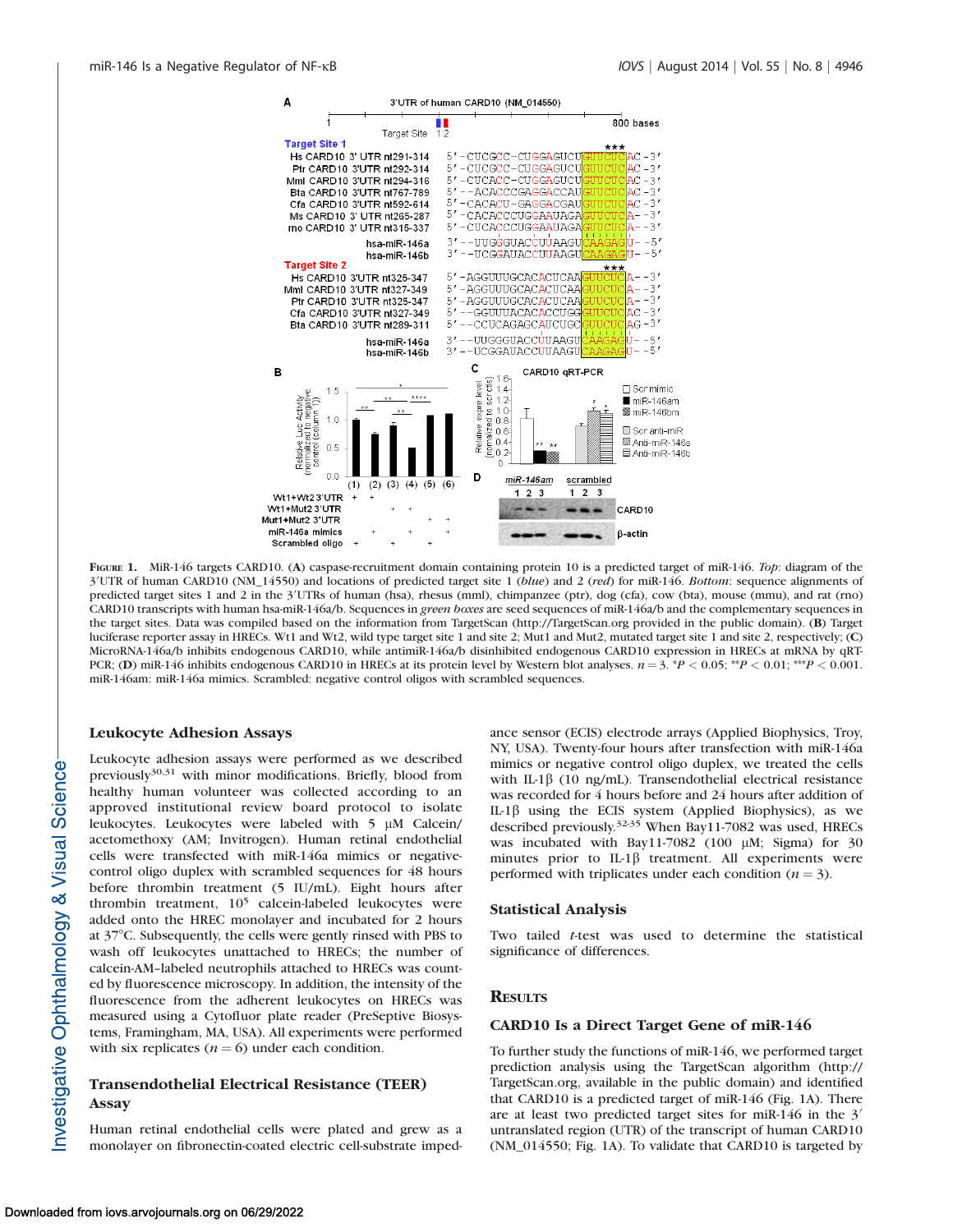miR-146, we subcloned the 3'UTR of human CARD10 (796 bp) downstream of a firefly luciferase cassette (FLuc) in a luciferase reporter vector (Genecopoeia; [Supplementary Fig. S1A\)](http://www.iovs.org/content/55/8/4944/suppl/DC1), and performed target luciferase reporter assay. Our result showed that cotransfection of miR-146a mimics with the reporter construct in primary HRECs significantly reduced FLuc activity (lanes 1 and 2 in Fig. 1B), suggesting miR-146 targets human CARD10.

To test the specificity of this targeting event, since target site 2 was predicted as a conserved target site by the TargetScan algorithm, we first mutated target site 2 by replacing the three residues of human CARD10 transcript which are complementary to the first three residues of the seed sequences of miR-146 from CTC to AAA. (Wt1+Mut2 in Fig. 1B; [Supplementary Sequence \[Seq.\] S1 and Seq. S2\)](http://www.iovs.org/content/55/8/4944/suppl/DC1). Surprisingly, like in the wild-type construct, miR-146a mimics significantly repressed the FLuc activity from Wt1+Mut2 construct (lane 3 and 4, Fig. 1B), suggesting that target site 2 is not a functional target site for miR-146. To test whether miR-146 modulates CARD10 through target site 1, we further mutated predicted target site 1 (Mut1+Mut2, Fig. 1B; [Supplementary Seq. S3](http://www.iovs.org/content/55/8/4944/suppl/DC1)). Luciferase assays showed that, when target site 1 is also mutated, miR-146a mimics lost its repression on the luciferase activity of the reporter construct (lanes 5 and 6, Fig. 1B), suggesting that miR-146 targets CARD10 specifically through target site 1. Consistently, alignment of CARD10 sequences from different species showed that target site 1 has a broader conservation (Fig. 1A). Luciferase assays in HEK293 cells produced similar results, further supporting that miR-146 targets CARD10 ([Supplementary Fig. S1B](http://www.iovs.org/content/55/8/4944/suppl/DC1)).

Intriguingly, repression of the FLuc activity from  $Wt1+Mut2$ construct by miR-146 (lane 4 in Fig. 1B, and [Supplementary](http://www.iovs.org/content/55/8/4944/suppl/DC1) [Fig. S1B\)](http://www.iovs.org/content/55/8/4944/suppl/DC1) appeared to be significantly stronger than its repression on the wild-type construct (lane 2, Fig. 1B; [Supplementary Fig. S1B](http://www.iovs.org/content/55/8/4944/suppl/DC1)), suggesting that target site 2 may have negative impact on the efficiency of functional targeting through target site 1. Moreover, the FLuc activity from the double mutant construct, Mut1+Mut2 (lanes 5 and 6, Fig. 1B; [Supplementary Fig. S1B](http://www.iovs.org/content/55/8/4944/suppl/DC1)), was slightly higher than the negative control for the wild-type construct (Wt1+Wt1/scrambled oligo; lane 1, Fig. 1B; [Supplementary Fig. S1B\)](http://www.iovs.org/content/55/8/4944/suppl/DC1), suggesting repression of the FLuc activity of the wild-type construct by endogenous miR-146 in HRECs [\(Supplementary Fig. S2](http://www.iovs.org/content/55/8/4944/suppl/DC1)).

To further test whether miR-146 inhibits endogenous CARD10 in HRECs, we transfected miR-146a and miR-146b mimics in HRECs and showed that overexpression of miR-146a and miR-146b resulted in significant inhibition on the transcripts of endogenous CRAD10 to a similar extent. Consistently, knockdown of miR-146 with antimiR-146a and antimiR-146b disinhibited the expression of endogenous CARD10 at its mRNA level, suggesting that miR-146 targets endogenous CARD10 in HRECs; and miR-146a and miR-146b have similar functions targeting CARD10. And therefore, in some experiments, we only used miR-146a mimic to test the effect on overexpression of miR-146 in HRECs.

Consistent with its effect on CARD10 expression at mRNA level, transfection of miR-146a mimic resulted in significant decrease of CARD10 expression at protein level, further confirming that miR-146 targets CARD10 in HRECs (Figs. 1C, 1D).

# Thrombin Induces Expression of miR-146 in a NF-**KB Activation-Dependent Manner**

It has been shown that IL-1R/TLR-mediated NF-KB activation transactivates the expression of miR-146.5,6 We hypothesized that GPCR-mediated NF-KB activation also induces the expres-



FIGURE 2. Thrombin induces miR-146 expression in HRECs in a NF- $\kappa$ B activation-dependent manner. (A–C) Thrombin (5 IU/mL for 4 hours) induced expression of miR-146a and miR-146b (A) and NF-KB downstream genes, ICAM1, MCP1, and VCAM1 (C); while CARD10 was significantly downregulated  $(B)$ ;  $(D)$  NF- $\kappa$ B specific inhibitor, Bay11-7082 (3  $\mu$ M) blocked thrombin-induced upregulation of miR-146a/b.  ${}^*P$  < 0.05;  ${}^{**}P$  < 0.01;  ${}^{***}P$  < 0.001;  ${}^{***}P$  < 0.0001.  $n = 3$ .

sion of miR-146. To test this, we treated HRECs with thrombin, which activates NF-KB in a dosage-dependent manner in endothelial cells [\(Supplementary Fig. S3](http://www.iovs.org/content/55/8/4944/suppl/DC1)) predominantly through the protease-activated receptor (PAR)- $1,36-38$  a member of the GPCR superfamily. Our result showed that thrombin treatment significantly upregulated both miR-146a and miR-146b in HRECs by 122% and 92%, respectively (Fig. 2A); meanwhile, expression of well-known NF-KB downstream genes, including ICAM1, MCP1, and VCAM1,<sup>13,37,39</sup> were significantly increased (Fig. 2C). Interestingly, CARD10 expression is significantly downregulated (Fig. 2B), consistent with that CARD10 is a direct target of miR-146 (Fig. 1).

To test whether thrombin-induced miR-146 upregulation is a result of NF-KB activation, we pretreated HRECs with a NF- $\kappa$ B-specific inhibitor, Bay11-7082, which irreversibly inhibits IKB $\alpha$  phosphorylation, <sup>40</sup> for 30 minutes prior to thrombin treatment. Our result showed that inactivation of NF-KB by Bay11-7082 completely blocked thrombin-induced upregulation of miR-146a, and significantly inhibited miR-146b upregulation (by at least 64%; Fig. 2C), suggesting that thrombininduced upregulation of miR-146 is predominantly a result of thrombin-induced NF-KB activation.

# miR-146 Imposes Negative-Feedback Regulation on Thrombin-Induced NF-KB Activation Through Targeting CARD10

Thrombin-induced NF-KB activation is mediated by the CARD10-Bcl10-MALT1 signalosome of the GPCR-mediated NF- $\kappa$ B activation pathway.<sup>26,27</sup> Since miR-146 targets CARD10 (Fig. 1), we hypothesized that miR-146 should have an inhibitory effect on thrombin-induced NF-KB activation. To test this, we transfected HRECs with miR-146a and/or miR-146b mimics or negative control oligos; 24 hours after transfection, we treated the cells with thrombin. Our result showed that, while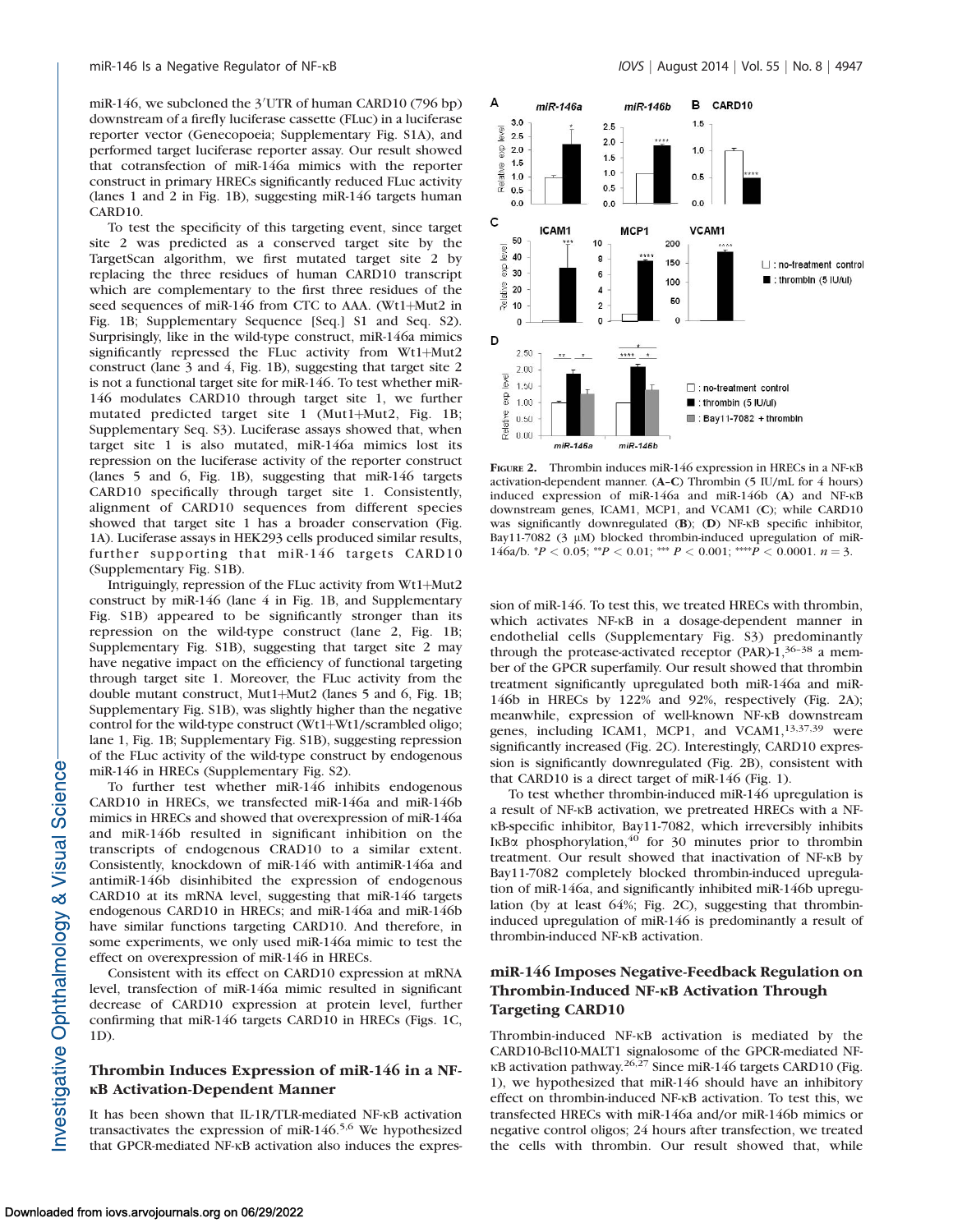

FIGURE 3. MicroRNA-146 imposes a negative feedback regulation on thrombin-induced NF-KB activation through targeting CARD10. (A) Transfection of miR-146a/b mimics blocked thrombin-induced upregulation of NF-KB downstream genes, VCAM-1 and ICAM-1, in HRECs in response to thrombin treatment (1 U/mL).  $n = 3$ . (B) Overexpression of CARD10 partially rescued miR-146's inhibition on thrombin-induced upregulation of NF-kB downstream genes VCAM1 and ICAM1. (C) Knockdown of miR-146 in HRECs by anti-miR-146a/b transfection resulted in increased response of NF-kB activation to thrombin treatment. \*P < 0.05; \*\*P < 0.01; \*\*\*\*P < 0.0001; \*\*\*\*P < 0.0001. 146am, miR-146a mimic; 146bm, miR-146b mimic; scr, negative control oligo duplex with scrambled sequences; anti146a, antimiR-146a; anti146b, antimiR-146b; antiscr, negative control antimiR with scrambled sequences.

thrombin treatment resulted in significant induction of NF-KB downstream genes, ICAM-1 and VCAM-1 in negative control oligo-treated cells (Fig. 3A), overexpression of miR-146a or miR-146b efficiently inhibited thrombin-induced upregulation of ICAM-1 and VCAM-1 (Fig. 3A), suggesting that miR-146 inhibited thrombin-induced NF-KB activation. MiR-146a and miR-146b mimics showed similar inhibitory strength; and simultaneous overexpression of miR-146a and miR-146b did not show additional inhibition (Fig. 3A), consistent with that miR-146a and miR-146b share the same targets in this pathway.

Interestingly, basal levels of ICAM1 and VCAM1 were significantly downregulated in HRECs transfected with miR-146 mimics without thrombin treatment (lanes ''miR-146am+saline" and "miR-146bm+saline," Fig. 3A), suggesting overexpression of miR-146 inhibited basal levels of NF-KB activity in HRECs.

To further test that miR-146's inhibition on thrombinmediated NF-KB activation is mediated by its repression on CARD10, we overexpressed human CARD10 in HRECs prior to miR-146a mimic transfection and thrombin treatment. Our result showed that overexpression of CARD10 resulted in partial rescue of miR-146's inhibition on thrombin-induced upregulation of NF-KB downstream genes, VCAM1 (by 34%) and ICAM1 (by  $\sim$ 22%; Figs. 3A, 3B), supporting that repression of CARD10 contributed to miR-146's inhibition on thrombininduced NF-<sub>KB</sub> activation.

Our data, so far, demonstrated that thrombin-induced NF-KB activation upregulated miR-146; which, in turn, inhibited this pathway by targeting key adaptor molecule(s), including CARD10, suggesting a negative feedback regulation of miR-146 on GPCR-mediate NF-KB activation, which may provide an endogenous protective mechanism to prevent over-activation of NF-kB pathway. If so, we hypothesized that knockdown of miR-146 should result in an increase of thrombin-induced NF-KB activation. To test this hypothesis, we transfected HRECs with antimiR-146a and antimiR-146b to block the function of miR-146 before thrombin treatment. Our result demonstrated that transfection of both antimiR-146a and antimiR-146b resulted in significantly increased induction of VCAM1 and ICAM1 compared with negative-control antimiR-transfected HRECs in response to thrombin treatment (Fig. 3C), supporting that the negative feedback regulation of miR-146 on thrombin-induced NF-KB activation provides an endogenous self-limiting, protective mechanism that helps maintain the homeostasis of NF-KB activity.

# miR-146 Inhibits Thrombin-Induced Increased Leukocyte Adhesion to Endothelial Cells

Thrombin-induced NF-KB activation results in increased expression of ICAM-1 and VCAM-1, key endothelial adhesion molecules for leukocyte adhesion on the endothelial cell surface<sup>13,37</sup> (Figs. 2, 3). If miR-146 inhibits thrombin-mediated NF-KB activation and its downstream inflammatory genes, we predicted that it should inhibit thrombin-induced increased leukocyte adhesion to endothelial cells. To test this hypothesis, we performed leukocyte adhesion analysis by incubating miR-146a mimic-transfected HRECs with freshly isolated human blood leukocytes labeled with Calcein. Our result showed that in HRECs transfected with scrambled control oligos, thrombin treatment significantly increased leukocyte adhesion (Fig. 4); while overexpression of miR-146 in HRECs completely suppressed thrombin-induced increase of leukocyte adhesion, suggesting that miR-146 inhibited GPCR-mediated NF-KBdependent inflammatory responses of HRECs (Fig. 4).

## **DISCUSSION**

Increasing evidence shows that miRNAs play important roles in the regulation of NF-KB activation and its downstream functions<sup>41</sup>; however, the roles of miRNAs in GPCR-mediated NF-KB activation were completely unknown. Here, we show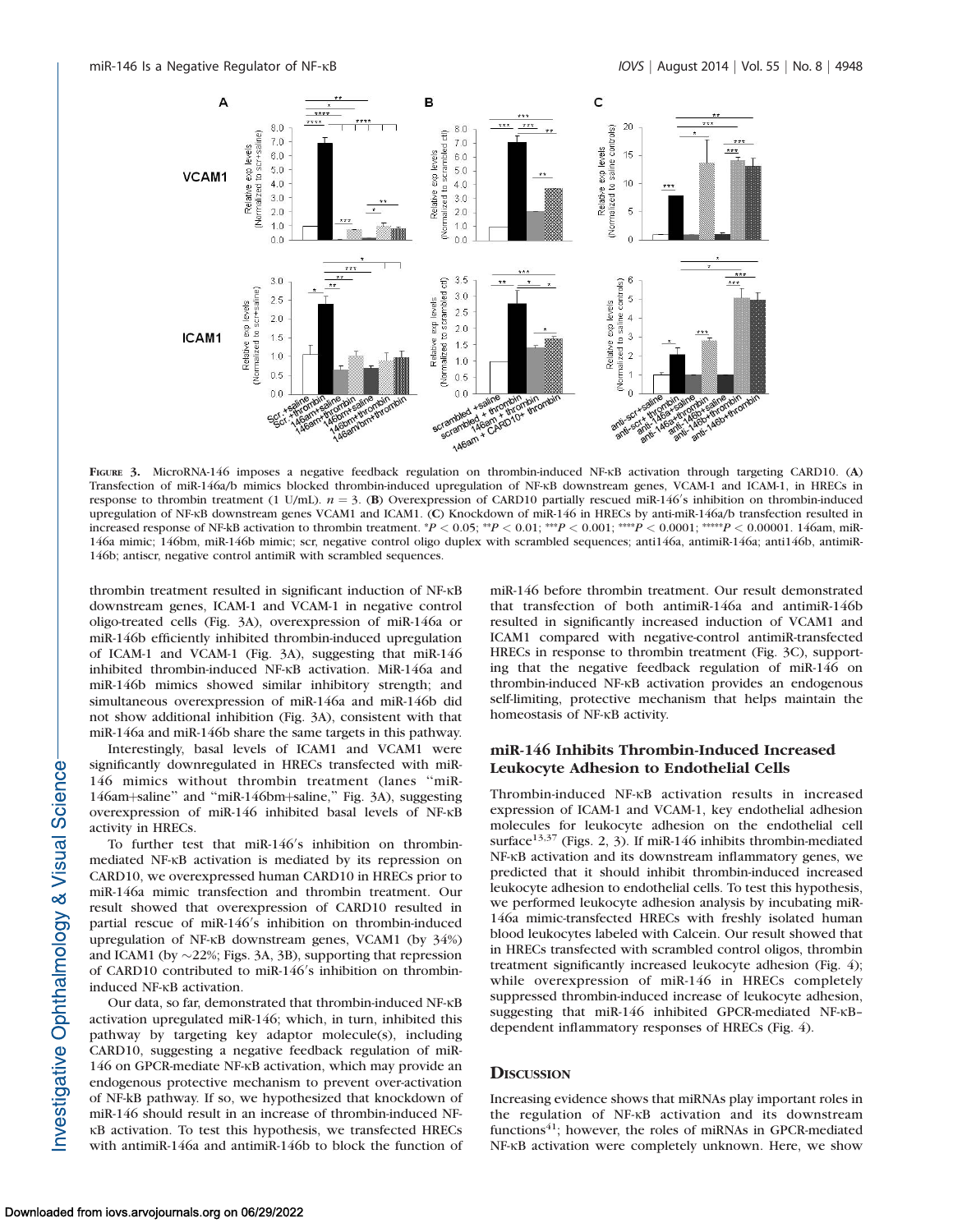

FIGURE 4. Overexpression of miR-146 inhibited thrombin-induced leukocyte adhesion to HRECs in vitro. (A) Intensity of the fluorescence from Calcein-labeled adherent leukocytes; (B) Numbers of Calceinlabeled leukocytes adherent on HREC monolayer after stringent washing.  ${}^*P$  < 0.05; \*\*\* $P$  < 0.001; \*\*\*\* $P$  < 0.0001; \*\*\*\*\* $P$  < 0.00001. n  $= 6$  under each condition.

that miR-146 is induced by thrombin in a NF- $\kappa$ B activationdependent manner (Fig. 2). For the first time, we experimentally demonstrated that CARD10, a key scaffold/adaptor protein of the GPCR-mediated NF-KB activation pathway, is targeted by miR-146 (Fig. 1). Furthermore, we show that miR-146 inhibits thrombin-induced NF-KB activation and subsequent increased leukocyte adhesion to endothelial cells through its repression on CARD10 (Figs. 3, 4), suggesting a negative feedback regulation of miR-146 on thrombin-induced NF-KB activation, providing an endogenous protective mechanism for maintaining the homeostasis of NF-KB activity (Fig. 3).

Overexpression of CARD10 only partially reversed the repressive effect of miR-146 on thrombin-induced NF-KB activation (Fig. 3B). This could be a result of insufficient expression and/or post translational modification of exogenous CARD10; or, this may suggest that other component(s) of thrombin-mediated NF-KB activation pathway may also be targeted by miR-146, and contribute to the inhibitory effect of miR-146 on this pathway. Evidences have suggested that TRAF6 may also be recruited to CARD10-Bcl10-MALT1 complex and is required for GPCR-mediated NF-KB activation.<sup>27</sup> TRAF6 is a known target of miR-146.<sup>5,6</sup> Our qRT-PCR analysis revealed that TRAF6 was, indeed, significantly downregulated in HRECs transfected with miR-146a mimics [\(Supplementary Fig. S4C\)](http://www.iovs.org/content/55/8/4944/suppl/DC1), suggesting that continued repression of TRAF6 by miR-146 contributes to the incomplete rescue effect of over-expression of CARD10 on miR-146's inhibition of thrombin-induced NF- $\kappa$ B activation.

During our study, Garbacki et al.<sup>42</sup> reported that miR-146b is consistently upregulated in the lungs of allergen-induced asthma mouse model in a miRNA expression profiling study. They reported that CARD10 was a predicted target for miR-146b and confirmed by luciferase assay in a human lung fibroblast cell line. $42$  Here, we independently identified and experimentally confirmed that miR-146 targets CARD10 in HRECs. More importantly, we discovered a negative feedback regulation of miR-146 on GPCR-mediated NF-KB activation pathway. This novel finding uncovers a new miRNA-involved regulatory mechanism on GPCR-mediated NF-KB activation, providing deeper understanding of the roles of miRNAs in the regulation of NF-KB pathway and related inflammatory and immune responses in general.

Thrombin is a potent pro-inflammatory factor, besides being the main effector protease of the coagulation cascades, playing critical roles in hemostasis.<sup>43</sup> It activates protease-activated receptor PAR-1,<sup>36,38</sup> which couples G $\alpha$ q and activates NF- $\kappa$ B to induce the expression of pro-inflammatory factors, resulting

increased leukocyte adhesion to endothelial cells.13,37 It has been shown that in diabetic patients, the megakaryocyteplatelet system is turned on; intravascular thrombin generation is increased compared with healthy subjects.<sup>44</sup> Increased intravascular thrombin contributes to NF-KB activation and increased leukostasis under diabetic condition, which is a critical early event in the pathogenesis of DR.<sup>45</sup> Our results suggest that the negative feedback regulation of miR-146 on thrombin-induced NF-KB activation constitutes another endogenous protective mechanism to maintain the homeostasis of NF-KB activation and protect against the development of DR (Fig. 3).

G-protein–coupled receptors constitute one of the largest families of cell surface receptor proteins, mediating cellular responses to remarkably diverse ligands.11,12 G-protein–coupled receptors account for 40% to 50% of today's pharmaceutical drug targets.<sup>46</sup> Since CARD10 is an indispensable adaptor molecule mediating GPCR-mediated NF-KB activation in general, $26,27$  we postulate that the negative feedback regulation of miR-146 on thrombin-induced NF-KB activation represents a previously unrecognized, negative feedback regulatory mechanism on GPCR-mediated NF-KB activation to balance NF-KB activity and subsequent inflammatory responses and other cellular functions. Many other GPCR ligands, including LPA,<sup>14</sup> Ang II,<sup>15</sup> ET-1,<sup>16</sup> PAF,<sup>17</sup> IL-8,<sup>18</sup> and SCF,<sup>19</sup> which activate NF- $\kappa$ B and promote inflammatory responses or angiogenesis, $11$  are suggested to contribute to the pathogenesis of DR.20–25 Our data suggest that  $miR-146$  imposes inhibition on NF- $k$ B activation by a broad list of pro-inflammatory factors in diabetic retina and is protective from development DR.

Recently, CARD10 is shown to be required for epidermal growth factor receptor (EGFR)-induced NF- $\kappa$ B activation in cancer cell lines, and modulates EGFR-associated proliferation, survival, migration, and invasion of cancer cells.<sup>47</sup> And EGFR belongs to the receptor tyrosine kinase (RTK) superfamily.<sup>48</sup> Many growth factors (e.g., fibroblast growth factor) plateletderived growth factor, insulin-like growth factor, have been shown to activate NF-KB through specific RTKs.<sup>47</sup> Therefore, we predict that miR-146 also is a negative feedback regulator of RTK-mediated NF- $\kappa$ B activation (Fig. 5).

Previously, we showed that in RECs, miR-146 inhibits IL- $1\beta$ -induced NF- $\kappa$ B activation and subsequent increased expression of key inflammatory genes.<sup>5</sup> To demonstrate the functional consequences, we recently performed TEER assays. In this system, endothelial cells are grown as a monolayer on small gold electrodes. Normally they form tight cell–cell junction and exhibit TEER, which reflects endothelial barrier function and permeability.<sup>49</sup> We showed that IL-1 $\beta$  treatment of HRECs induced NF-KB-dependent significant decrease of TEER, suggesting endothelial functional defects and increased permeability [\(Supplementary Figs. S5A, S5C\)](http://www.iovs.org/content/55/8/4944/suppl/DC1). However, when we transfected RECs with  $miR-146a$  mimics before IL-1 $\beta$ treatment, overexpression of  $miR-146$  prevented IL-1 $\beta$ induced decrease of TEER, suggesting that miR-146 inhibited IL-1 $\beta$ -induced damage to the barrier function of RECs [\(Supplementary Fig. S5A, S5B](http://www.iovs.org/content/55/8/4944/suppl/DC1)).

In summary, our data suggest a pivotal role of miR-146 as a negative feedback regulator of multiple NF-KB activation pathways in a wide range of signaling context and cellular functions (Fig. 5). Overexpression of miR-146 not only inhibited IL-1 $\beta$ –<sup>5</sup> and thrombin-induced NF- $\kappa$ B activation (Figs. 3A, 3B), but also prevented subsequent inflammatory responses and damage to endothelial functions (Fig. 4; [Supplementary](http://www.iovs.org/content/55/8/4944/suppl/DC1) [Fig. S5\)](http://www.iovs.org/content/55/8/4944/suppl/DC1). Since NF-KB activation and subsequent inflammatory responses are considered common pathological changes of DR and other diabetic microvascular complications,<sup>50</sup> our data support that miR-146 is a new therapeutic target for treatment of DR and other diabetic complications.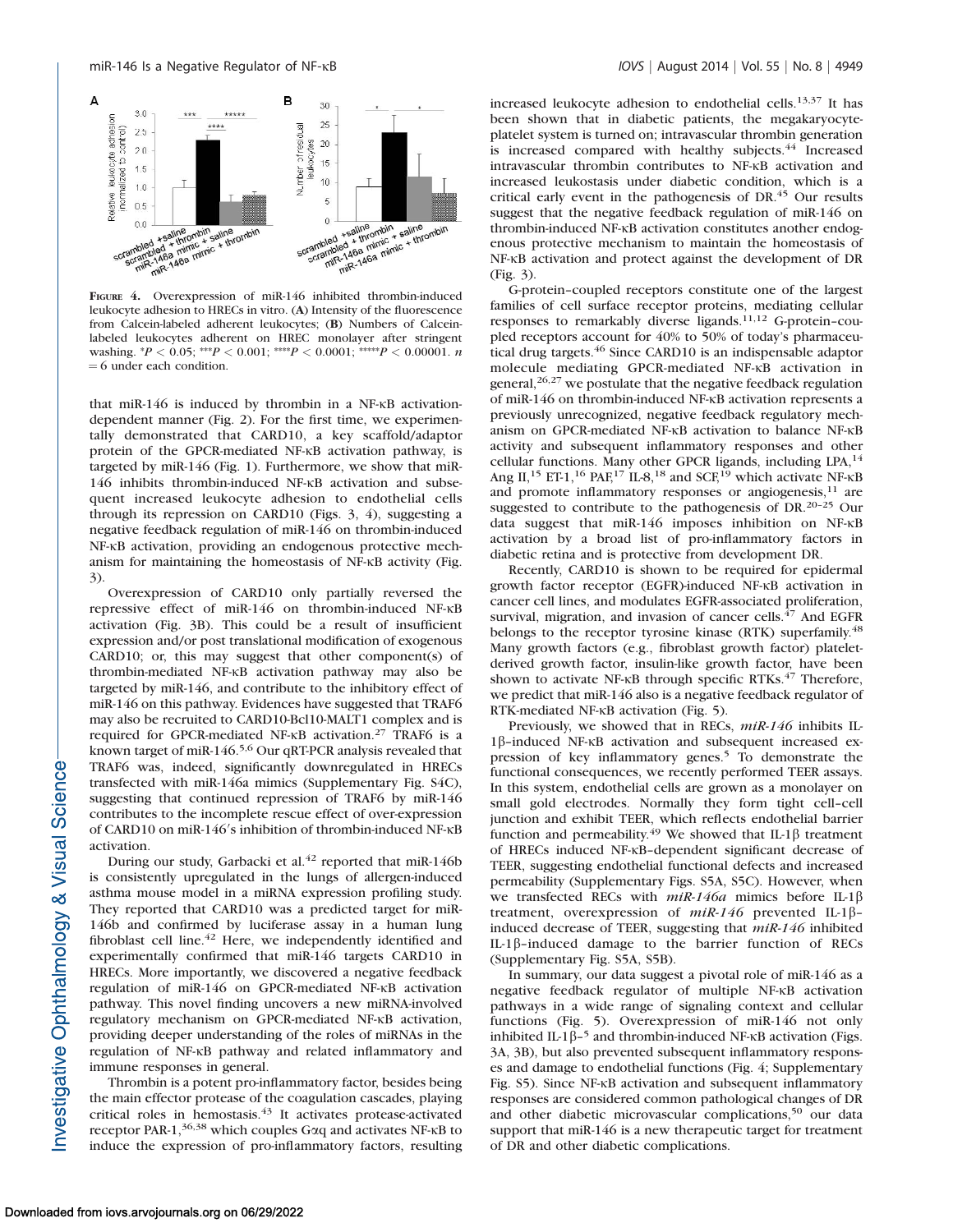

FIGURE 5. Integrative model of negative feedback regulations of miR-146 on IL-1R/TLR- and GPCR-mediated NF-KB activation pathways. Interluekin-1R/TLR- and GPCR-mediated NF-KB activation induces the expression of miR-146; in turn, miR-146 inhibits these pathways through targeting key adaptor proteins, IRAK1 and TRAF6 for IL-1R/TLR-mediated, and CARD10 and TRAF6 for GPCR-mediated NF-KB activation.

The Müller cell is one of the major players in retinal inflammation in DR. Our additional data shows that miR-146a/ b are expressed in the MIO-M1 human Muller cell line at similar ¨ magnitude as the ones in HRECs [\(Supplementary Fig. S6A](http://www.iovs.org/content/55/8/4944/suppl/DC1)). Similar to HRECs, miR-146a is also the predominant form in MIO-M1 Müller glial cells compared with miR-146b. In addition, thrombin treatment also resulted in upregulation of miR-146 in Müller glial cells ([Supplementary Fig. S6B](http://www.iovs.org/content/55/8/4944/suppl/DC1)). Therefore, we predict that miR-146 is involved in the regulation of NF-KB activation in Müller glial cells. We plan to further test this hypothesis in future studies.

In addition to diabetes-induced microvascular complications, uncontrolled NF-KB activation plays important roles in autoimmunity, other inflammation-associated tissue damage and diseases, including atherosclerosis<sup>51</sup> and tumorigenesis.<sup>9</sup> Restoration of homeostasis of NF-KB activity by miR-146 may efficiently prevent or alleviate these disease processes.

## Acknowledgments

Supported by an Innovative Award from Juvenile Diabetes Research Foundation (5-2008-215 [SX]; New York, NY, USA), a Basic Science award from the American Diabetes Association (7-12- BS-207 [SX]; Alexandria, VA, USA), and an unrestricted grant to Department of Ophthalmology/Kresge Eye Institute from the Research to Prevent Blindness, New York, NY, USA [RPB]).

Disclosure: C. Cowan, None; C.K. Muraleedharan, None; J.J. O'Donnel III, None; P.K. Singh, None; H. Lum, None; A. Kumar, None; Shunbin Xu, P

## References

- 1. Congdon N, O'Colmain B, Klaver CC, et al. Causes and prevalence of visual impairment among adults in the United States. Arch Ophthalmol. 2004;122:477–485.
- 2. Klein R, Klein BE, Moss SE, Davis MD, DeMets DL. The Wisconsin epidemiologic study of diabetic retinopathy. II. Prevalence and risk of diabetic retinopathy when age at

diagnosis is less than 30 years. Arch Ophthalmol. 1984;102: 520–526.

- 3. Bartel DP. MicroRNAs: genomics, biogenesis, mechanism, and function. Cell. 2004;116:281–297.
- 4. Ambros V. The functions of animal microRNAs. Nature. 2004; 431:350–355.
- 5. Kovacs B, Lumayag S, Cowan C, Xu S. MicroRNAs in early diabetic retinopathy in streptozotocin-induced diabetic rats. Invest Ophthalmol Vis Sci. 2011;52:4402–4409.
- 6. Taganov KD, Boldin MP, Chang KJ, Baltimore D. NF-kappaBdependent induction of microRNA miR-146, an inhibitor targeted to signaling proteins of innate immune responses. Proc Natl Acad Sci U S A. 2006;103:12481–12486.
- 7. Sen R, Baltimore D. Inducibility of kappa immunoglobulin enhancer-binding protein Nf-kappa B by a posttranslational mechanism. Cell. 1986;47:921–928.
- 8. Oeckinghaus A, Ghosh S. The NF-kappaB family of transcription factors and its regulation. Cold Spring Harb Perspect Biol. 2009;1:a000034.
- 9. DiDonato JA, Mercurio F, Karin M. NF-kappaB and the link between inflammation and cancer. Immunol Rev. 2012;246: 379–400.
- 10. Kowluru RA, Koppolu P, Chakrabarti S, Chen S. Diabetesinduced activation of nuclear transcriptional factor in the retina, and its inhibition by antioxidants. Free Radic Res. 2003; 37:1169–1180.
- 11. Ye RD. Regulation of nuclear factor kappaB activation by Gprotein-coupled receptors. J Leukoc Biol. 2001;70:839–848.
- 12. Gilman AG. G proteins: transducers of receptor-generated signals. Annu Rev Biochem. 1987;56:615–649.
- 13. Rahman A, Anwar KN, True AL, Malik AB. Thrombin-induced p65 homodimer binding to downstream NF-kappa B site of the promoter mediates endothelial ICAM-1 expression and neutrophil adhesion. J Immunol. 1999;162:5466–5476.
- 14. Shahrestanifar M, Fan X, Manning DR. Lysophosphatidic acid activates NF-kappaB in fibroblasts. A requirement for multiple inputs. J Biol Chem. 1999;274:3828–3833.